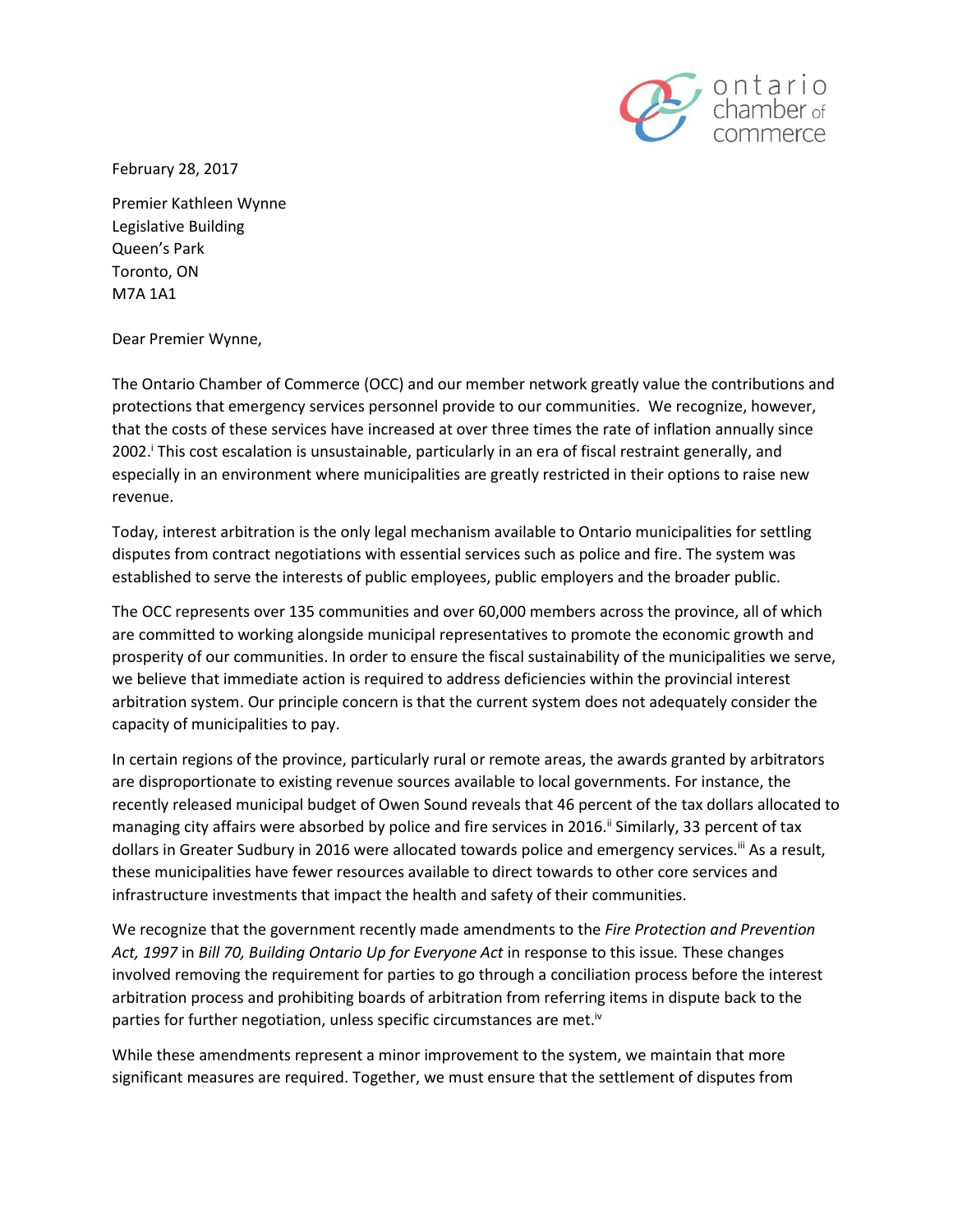contract negotiations with essential services do not compromise the fiscal sustainability of municipalities and, subsequently, the competitiveness of the provincial economy.

Therefore, we are calling on the Ontario Government to take three important steps:

- **1) Reform the provincial interest arbitration system to reflect the current capacity of Ontario municipalities to pay for increased service costs**. Awards are often based on comparisons to provincial, not regional, emergency services which is challenging for rural or remote municipalities that possess a significantly smaller tax base in comparison to large urban centres. As a result, many rural and remote municipalities are forced to contend with cost increases that are disproportionate to available revenue. It is problematic to suggest that this issue should be resolved by the municipalities through a tax increase, given the current economic context and business climate. Rather, the arbitration system should include an analysis of the existing municipal tax structure and available revenue streams.
- **2) Improve efficiency by requiring that arbitration decisions be delivered in less than 12 months.**  Although both the *Fire Protection Act 1997* and the *Police Service Act 1990* stipulate a time for decision<sup>v</sup>, timelines are often extended by the parties involved. Significant inefficiencies and costs result from the fact that there is no limit as to the length of time for which a decision can be delayed. In cases where a decision is not delivered within 12 months, we recommend that the issue be directed to the Ontario Labour Relations Board for final award.<sup>vi</sup>
- **3) Improve accountability and transparency for the taxpayer**. Arbitrators should be required to publicly release a written explanation of their decision which prioritizes how the fiscal health of a community was considered. Such action is required to ensure that citizens and business leaders are knowledgeable of increased emergency service costs and how these costs will impact their communities. As evidenced by the recent experiences of Owen Sound and Greater Sudbury, core needs of the community are at serious risk of being compromised as a result of disproportionate spending on emergency services. Government must take action to ensure that taxpayer dollars are allocated efficiently and sustainably.

The OCC and its member network would welcome the opportunity to meet with your office to discuss the policy solutions presented in this letter.

Sincerely,

than Ogette

Allan O'Dette President & CEO, Ontario Chamber of Commerce

CC:

The Honourable Kevin Flynn, Minister of Labour The Honourable Bill Mauro, Minister of Municipal Affairs